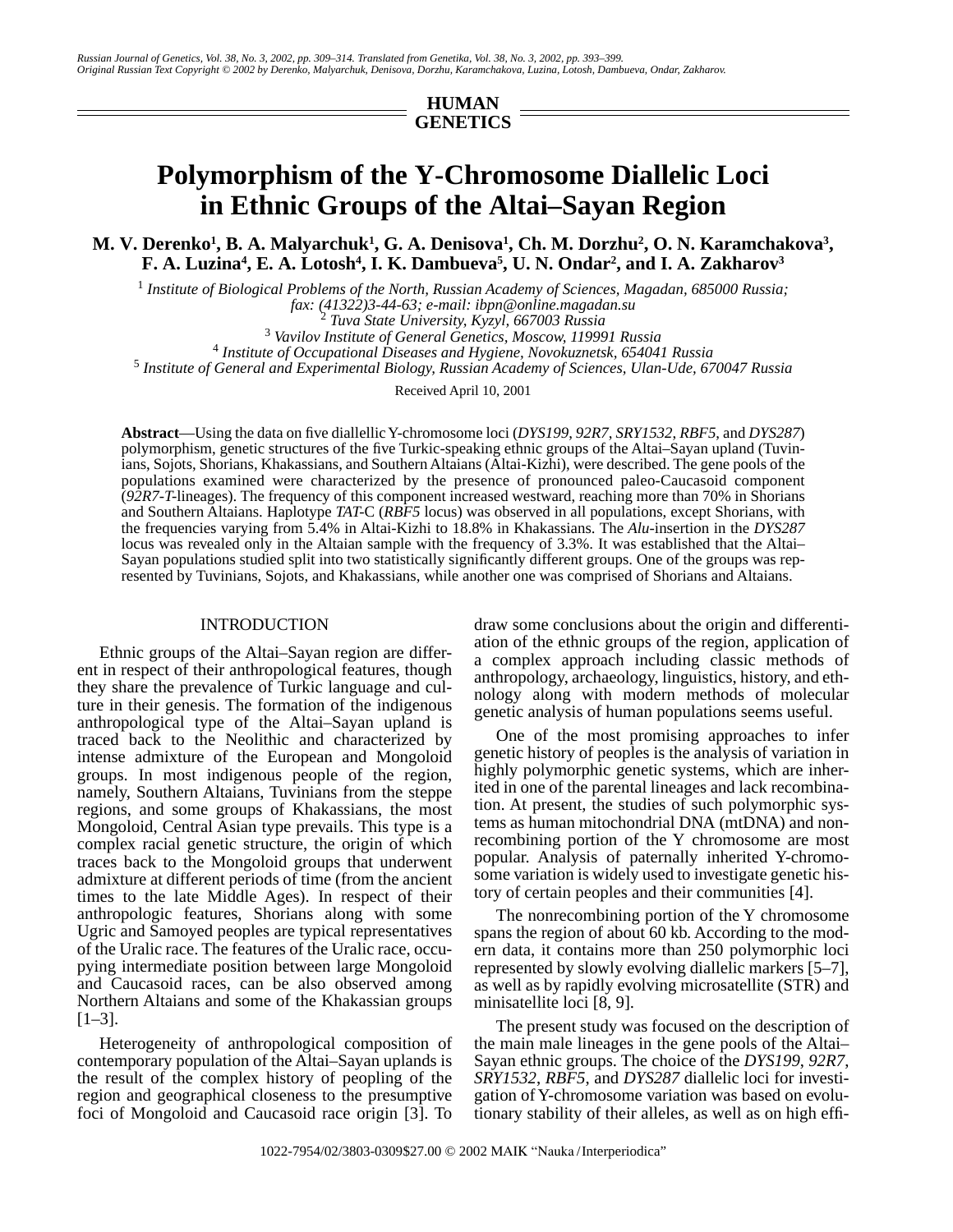ciency of this marker set for the description of the genetic structures of different Eurasian ethnic groups [10–12].

## MATERIALS AND METHODS

Variation of the five Y-specific diallelic loci was examined in 244 individuals representing five indigenous populations of the Altai–Sayan upland. Only the individuals who were paternally unrelated at least for two generations participated in the study.

The sample of Southern Altaians (proper Altaians, or Altai-Kizhi;  $N = 92$ ) was formed from the residents of the settlements of Kaisyn and Mendur-Sokkon, Ust'- Kansk raion of the Altai Republic. Tuvinian sample  $(N = 64)$  was represented by the residents of Bai-Taiga, Barun-Khemchinskii, Dzun-Khemchinskii, Kaa-Khemskii, Mongun-Taiga, Ovuyrskii, Tandinskii, Ulug-Khemskii, Chedi-Khol'skii, Erzya, and Kyzyl raions of the Tuva Republic. It was composed of the representatives of the main Tuvinian tribes, Irgit, Mongush, Ondar, Oorzhak, Oyun, Saaya, Sat, and Khertek. Khakassian sample  $(N = 32)$  was represented by the residents of the settlements of Askiz, Beisk, and Ordzhonikidze raions of the Khakassian Republic. The sample of Mountain Shorians  $(N = 22)$  was formed from the residents of the settlement of Orton, Tashtagol'skii raion of Kemerovo oblast. Sojot sample  $(N = 34)$  was represented by the inhabitants of Okinskii and Tunkinskii raions of the Buryat Republic.

Total DNA was extracted from the samples of biological tissues (blood and hair bulbs) using standard techniques [13].

Typing of the Y-chromosome polymorphic loci was carried out using polymerase chain reaction (PCR) in a UNOII (BOIMETRA) thermal cycler with subsequent restriction analysis of the DNA fragments obtained. In all cases PCR was performed using the PROMEGA buffer solution and *Taq* DNA polymerase (SibEnzyme, Novosibirsk, Russia).

Amplification of the *DYS287* (*YAP*) was carried out using the primers and reaction conditions described earlier [14]. The *YAP*(-) allele was represented by a fragment of 150 bp, and the *YAP*(+) allele was identified as a fragment of 455 bp in size.

The 709-bp DNA fragment containing Y-specific *92R7* locus [15] was obtained using the 5'-GAC-CCGCTGTAGACCTGACT-3' and 5'-GCCTATC-TACTTCAGTGATTTCT-3' primers and the reaction conditions described in [16]. The *92R7C* allele was identified by the presence of the *Hind*III restriction endonuclease recognition site (the enzyme used was purchased from SibEnzyme, Novosibirsk). The allele was identified as a pair of DNA restriction fragments of 197 and 512 bp in size.

Amplification of the *RBF5* (*TAT*) locus was carried out using the primers and reaction conditions described in [17]. Polymorphic alleles were identified after digestion of PCR products with the *Hsp*92II restriction endonuclease (Promega) by the absence (the *TAT*-C allele), or the presence (the *TAT*-T allele) of the 83- and 29-bp DNA fragments.

The *DYS199* locus [18] was amplified using a modified primer [10] containing a recognition site for the *Mfe*I restriction endonuclease (the enzyme used was purchased from SibEnzyme, Novosibirsk) on the Y-specific C alleles.

The *SRY1532* locus containing the A–G transition [19] was amplified and analyzed as described earlier [10]. G allele was identified by the appearance of the *Dra*III restriction endonuclease (isoschisomer of the *Ade*I; the enzyme used was from Fermentas, Lithuania).

Y-chromosome haplotype diversity (*h*) was calculated according to the formula of Nei and Tajima [20]:

$$
h = (1 - \sum x^2)N/(N-1),
$$

where *x* is the population frequency of each Y-chromosome haplotype and *N* is a sample size. Genetic similarity between the populations in respect of Y-specific haplotypes frequency distribution was determined using the *r* measure and the test of identity *I* [21].

#### RESULTS AND DISCUSSION

## *Distribution of Y-Specific Alleles and Haplotypes and Genetic Diversity of the Altai–Sayan Populations*

Analysis of variation at diallelic loci on the nonrecombining portion of Y-chromosome (*DYS199, 92R7, SRY1532, RBF5* and *DYS287*) in 244 subjects representing five ethnic groups of the Altai–Sayan region (Altai-Kizhi, Khakassians, Shorians, Sojots, and Tuvinians) detected polymorphisms in four of the five loci examined (Table 1). In the Altai–Sayan populations tested the C–T transition in the *DYS199* locus typical to the indigenous ethnic groups of America and some Northern Asian populations [11, 18, 22] was not observed. The T–C transition in the *RBF5* locus (*TAT*-C allele) was observed in Tuvinians, Sojots, Altai-Kizhi, and Khakas with the frequencies of 14.1, 11.8, 5.4, and 18.8% respectively. Insertion of the *Alu* element in the *DYS287* locus (the *YAP*(+) allele) was revealed only in Altaians with the frequency of 3.3%. Polymorphisms at the *92R7* and *SRY1532* loci were detected in all five populations examined. The *92R7*-T allele differing from the ancestral variant by the absence of the *Hind*III recognition site was observed with maximum frequencies in Shorians (72.7%) and Altaians (70.7%). Lower frequencies of this allele were detected in Khakassians (37.5%) and Sojots (32.4%). Minimum frequency of the *92R7-*T allele was found in Tuvinians (15.6%). Maximum frequencies of the *SRY1532*-A allele, usually observed in association with the *92R7*-T allele, were found in Shorians and Altaians (54. 6 and 41.3% respectively). This allele was also detected in Khakassians and Sojots with similar frequencies of 25 and 26.5% respectively. At the same time, Tuvinian popula-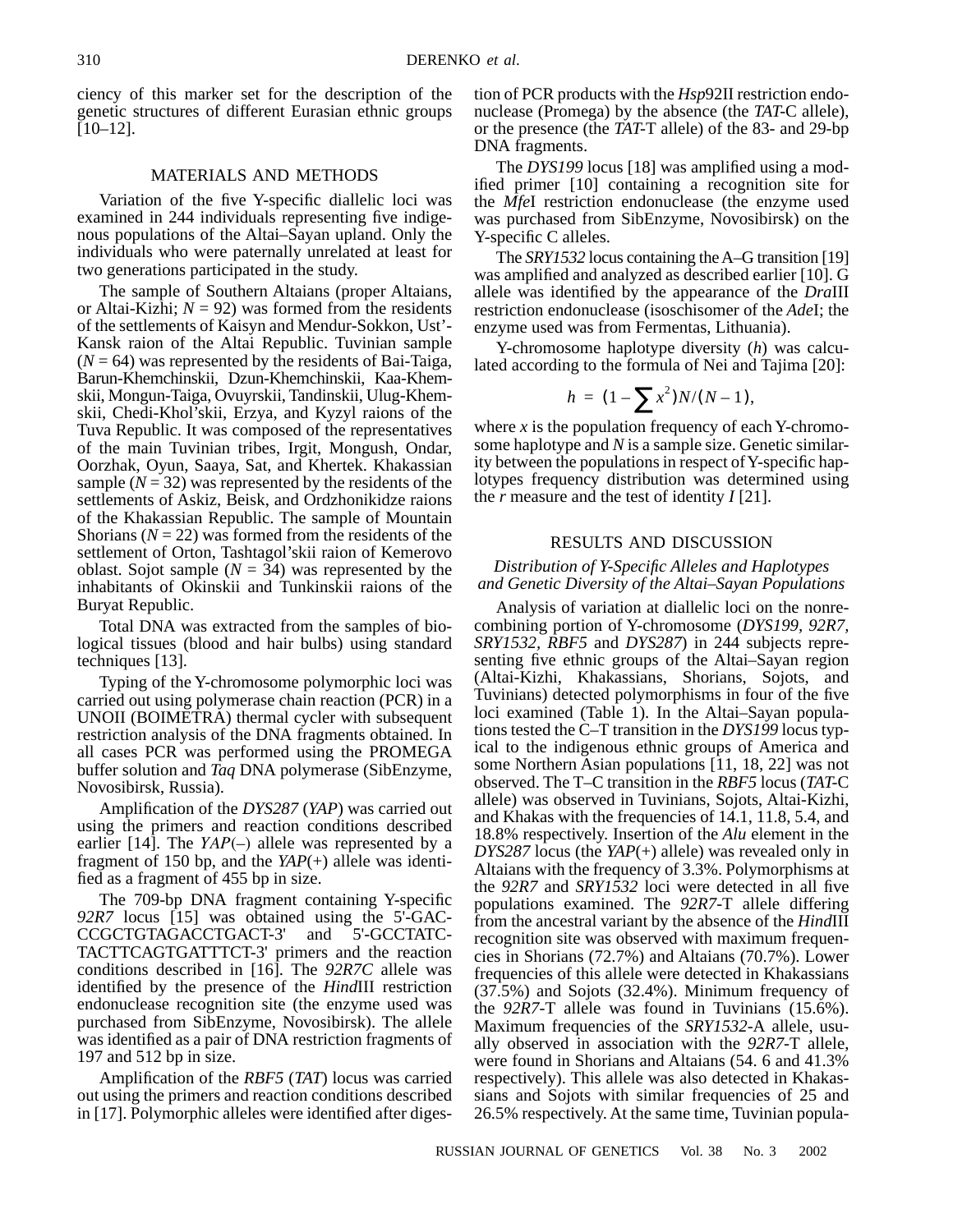|    | Allele frequencies (%) |         |            |          |           |                  |          |          |          |
|----|------------------------|---------|------------|----------|-----------|------------------|----------|----------|----------|
|    | TAT-C                  | $TAT-T$ | $92R7 - T$ | $92R7-C$ | SRY1532-A | <i>SRY1532-G</i> | $YAP(+)$ | $YAP(-)$ | DYS199-C |
| 64 | 14.06                  | 85.94   | 15.63      | 84.37    | 10.94     | 89.06            |          | 100.0    | 100.0    |
| 34 | 11.76                  | 88.24   | 32.35      | 67.65    | 26.47     | 73.53            | 0        | 100.0    | 100.0    |
| 22 | 0                      | 100.0   | 72.73      | 27.27    | 54.55     | 45.45            | 0        | 100.0    | 100.0    |
| 32 | 18.75                  | 81.25   | 37.50      | 62.50    | 25.00     | 75.00            | 0        | 100.0    | 100.0    |
| 92 | 5.44                   | 94.56   | 70.65      | 29.35    | 41.30     | 58.70            | 3.26     | 96.74    | 100.0    |
|    | $\boldsymbol{N}$       |         |            |          |           |                  |          |          |          |

**Table 1.** Frequencies of Y-specific diallelic loci alleles in populations of the Altai–Sayan region

Note: *N*, sample size.

tion was characterized by minimum frequency of this Y-specific allele (10.9%).

We showed that in the populations examined five Y-specific haplotypes, determined by the combinations of different alleles, were present (Tables 2 and 3). Ancestral Y-specific haplotype is characterized by the *TAT*-T/*YAP*(–)/*92R7*-C/*SRY1532*-G/*DYS199*-C allele combination (haplotype 1). Among the populations tested it was widely distributed only in Tuvinians (70.3%) and Sojots (55.9%). In the remaining populations its frequency varied from 20.7% in Altaians and 27.3% in Shorians to 43.8% in Khakassians. The haplotype differing from the ancestral one by the C–T transition in the *92R7* locus (haplotype 4) was discovered with maximum frequency in Altaians (29.4%). The frequencies of this haplotype in Khakassians and Shorians were 12.5 and 18.2% respectively. Minimal frequencies of this haplotype were observed in Tuvinians and Sojots (4.7 and 5.9% respectively). The Y-chromosome type differing from the above mentioned by the G–A mutation in the *SRY1532* locus (haplotype 5) was found in all populations tested with the frequencies corresponding to those of the *SRY1532*-A allele (Tables 1 and 3).

All Altai–Sayan populations examined were characterized by high levels of genetic diversity, maximum values of which were observed in the populations of Altaians and Khakassians (Table 3). Though the gene pools of the populations studied were represented by the sets of virtually the same Y-chromosome haplotypes, population of the Altai–Sayan region cannot be considered as genetically homogenous (Table 4). The test for identity I showed that the populations examined split into two statistically significantly different groups  $(0.001 < P < 0.01)$ . One of the groups was represented by Tuvinians, Sojots, and Khakassians, while the other was comprised of Shorians and Altaians. The genetic differences of Shorians and Altaians from the other populations examined can be for the most part explained by maximum frequencies of the *92R7*-T and *SRY1532*-A alleles and, hence, haplotypes 4 and 5, observed in the gene pools of these populations (Table 1 and 3).

#### *Paleo-Caucasoid Component in the Gene Pools of Altai–Sayan Ethnic Groups*

The *92R7*-T allele is the marker defining a group of male lineages widely distributed among the population of Eurasia and indigenous populations of America. Recent studies on Y-chromosome lineage diversity in different populations of the world showed that the *92R7*-T-derived haplotypes represent the ancient paleo-Caucasoid component, which by its origin is associated with the population of Central Eurasia [10]. High frequencies of the most ancient haplotype, defined by the *92R7*-T/*SRY1532*-G allele combination (haplotype 4 in the present study, haplotype 1C in [11], haplotype HG1 in [12], and haplotype 10 in [10]), were observed in the populations from different geographic areas, namely, India (21.7%), Europe (37%), Ireland (98.5%, nearly fixation level), Western Siberia, including Kets (83.3%) and Sel'kups (76.2%), and also in the indigenous populations of America (35.2%) [10–12]. One of the derivatives of this central haplotype is defined by an additional mutation in the *DYS199* locus (variant *DYS199*-T), which was found only among the indigenous populations of America [11, 18, 22]. Another haplotype was defined by the *92R7-*T/*SRY1532*-A allele combination (haplotype 5 in the present study, haplotype 1D in [11], haplotype HG3 in [12], and haplotype 32 in [10]). It was practically absent from the populations of Africa, Eastern Asia, and America. At the same time, high frequencies of this haplotype were observed in the populations of Central and Eastern Europe (up to 50% in Russians, Poles, and Slovaks), Southeastern Asia (up to 32% in

**Table 2.** Y-chromosome haplotype structures

| Haplotype                   | <b>TAT</b> | 92R7 | <i>SRY1532</i> | YAP | <b>DYS199</b>               |
|-----------------------------|------------|------|----------------|-----|-----------------------------|
|                             | Т          | C    | G              |     |                             |
| $\mathcal{D}_{\mathcal{L}}$ | т          | C    | G              |     | $\mathcal{C}$               |
| 3                           | C          | C    | G              |     | $\mathcal{C}_{\mathcal{C}}$ |
|                             | т          | т    | G              |     | $\mathcal{C}$               |
|                             | т          |      |                |     | ┌                           |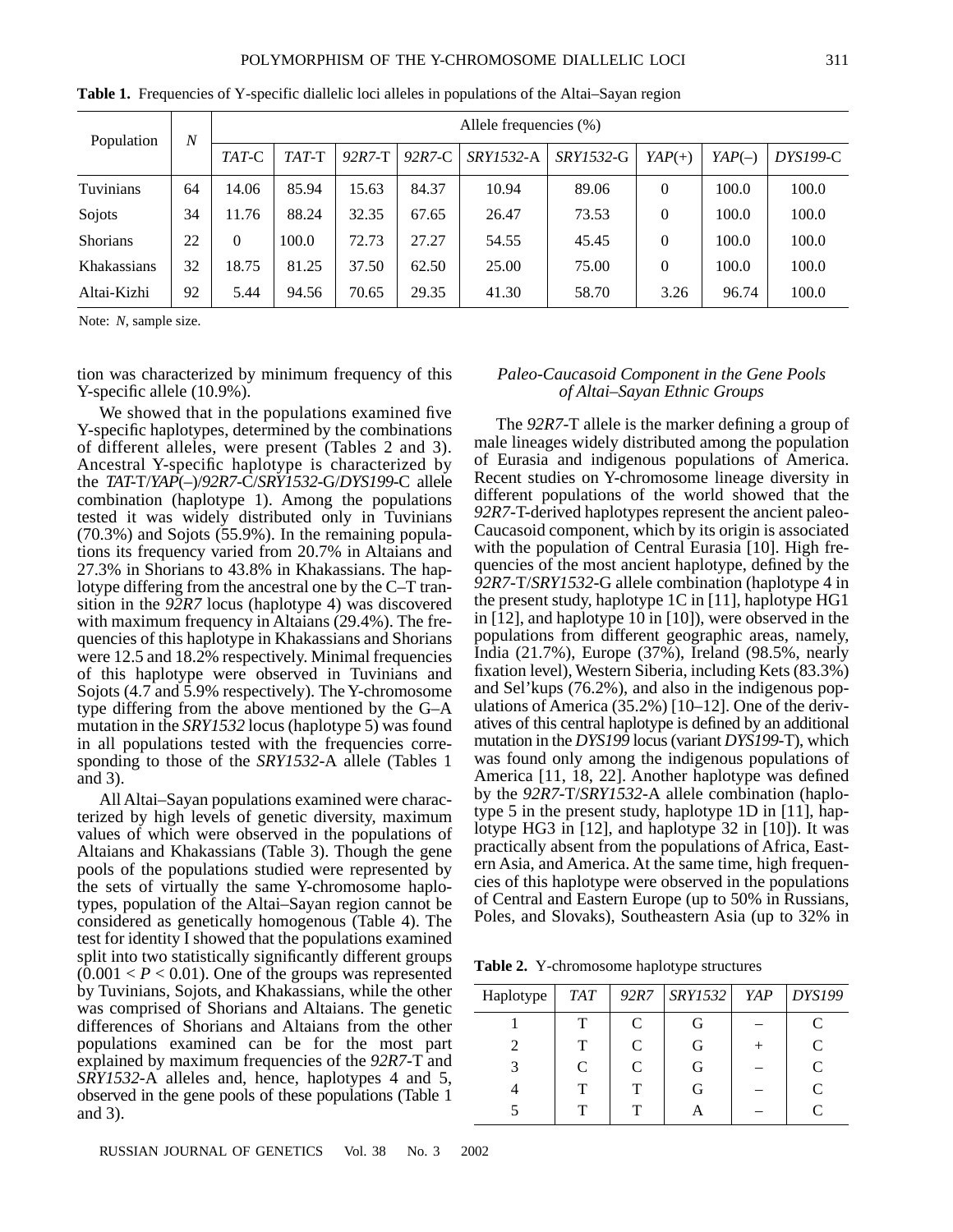| Population         |       |                |          |       |       |       |
|--------------------|-------|----------------|----------|-------|-------|-------|
|                    |       | 2              | 3        | 4     |       | h     |
| Tuvinians          | 70.31 | $\theta$       | 14.06    | 4.69  | 10.94 | 0.479 |
| Sojots             | 55.89 | $\theta$       | 11.76    | 5.88  | 26.47 | 0.619 |
| Shorians           | 27.27 | $\overline{0}$ | $\Omega$ | 18.18 | 54.55 | 0.623 |
| <b>Khakassians</b> | 43.75 | $\theta$       | 18.75    | 12.50 | 25.0  | 0.718 |
| Altai-Kizhi        | 20.65 | 3.26           | 5.44     | 29.35 | 41.30 | 0.704 |

**Table 3.** Y-chromosome haplotype frequency distribution patterns and genetic diversity of the Altai–Sayan populations

**Table 4.** Genetic differences between populations of the Altai–Sayan region

| Populations    |       | C     |           | 4          |             |
|----------------|-------|-------|-----------|------------|-------------|
| 1. Tuvinians   |       | 3.883 | 29.535*** | 7.009      | $60.879***$ |
| 2. Sojots      | 0.978 |       | 13.487**  | 1.852      | 23.492***   |
| 3. Shorians    | 0.775 | 0.874 |           | $14.034**$ | 8.104       |
| 4. Khakassians | 0.959 | 0.986 | 0.865     |            | $16.252**$  |
| 5. Altai-Kizhi | 0.798 | 0.882 | 0.943     | 0.914      |             |

Note: Above diagonal, identity indices *I*; below diagonal, similarity indices *r* [21]. \*\* *P* < 0.01, \*\*\* *P* < 0.001.

the populations of India, Pakistan, and Iran), and Altai (55%) [10–12, 23]. This wide distribution of Y-specific *92R7*-T haplotypes can be explained by ancient migrations from Central Eurasia to Europe and America, and also by relatively recent (about 7.5 thousand years ago) migrations of the representatives of the mound culture from the Central Asia to the Indian subcontinent, Europe, and Siberia [10, 12, 23].

Our findings point to the prevalence of the *92R7*-T lineages in the gene pools of indigenous populations of the Altai–Sayan region (Table 3). Taking into consideration the presence of paleo-Caucasoid Y-chromosomal component in the gene pools of Kets and Sel'kups [11], it should be recognized that the area of its distribution in Siberia is rather wide. Our results are thus consistent with paleoanthropological data [3] on the prevalence of

**Table 5.** Percentage of Caucasoid lines in gene pools of the Altai–Sayan ethnic groups

| Population  | <b>RFLP</b> markers<br>of mtDNA* | Diallelic<br>Y-chromosomal loci |  |  |
|-------------|----------------------------------|---------------------------------|--|--|
| Tuvinians   | 5.6                              | 15.6                            |  |  |
| Sojots      | 5.9                              | 32.4                            |  |  |
| Shorians    | 35.7                             | 72.7                            |  |  |
| Khakassians | 18.5                             | 37.5                            |  |  |
| Altai-Kizhi | 23.9                             | 70.7                            |  |  |

\* Data from [25].

the complex of Caucasoid traits in populations of the Altai–Sayan region, which can be traced back to the Neolithic and the Bronze Age. Extensive and gradual dispersal of Mongoloids from the east to the west, i.e., from the Middle Asia to Siberia, Central Asia, and further, to the southern Russian steppe and Northern Caucasus, having began in the 1st millennium BC, finally resulted in the prevalence of the Mongoloid traits in the anthropological composition of contemporary population of Southern Siberia [1–3].

Our data on polymorphism of the maternally inherited mtDNA in populations of the Altai–Sayan region [24, 25] suggested the prevalence of Mongoloid component in the gene pools of these populations (Table 5). The frequency of the Caucasoid lineages is minimal in Tuvinians and Sojots (about 6%). Other populations examined demonstrate an increase of Caucasoid lineage frequency from 18.5% in Khakassians to 23.9% in Altaians, and 35.7% in Shorians. Note that in these populations the frequency distribution patterns of male Caucasoid lineages (haplotypes 4 and 5) were very similar to those mentioned above. Therefore, the distributions of mtDNA and Y-chromosome lineages display the following geographic trend: in western regions of Altai–Sayan upland the proportion of Caucasoid component increases with the increasing distance from the areas of intense formation of the Mongoloid race [1, 3], reaching its maximum in the gene pools of Shorians and Altaians (Table 5).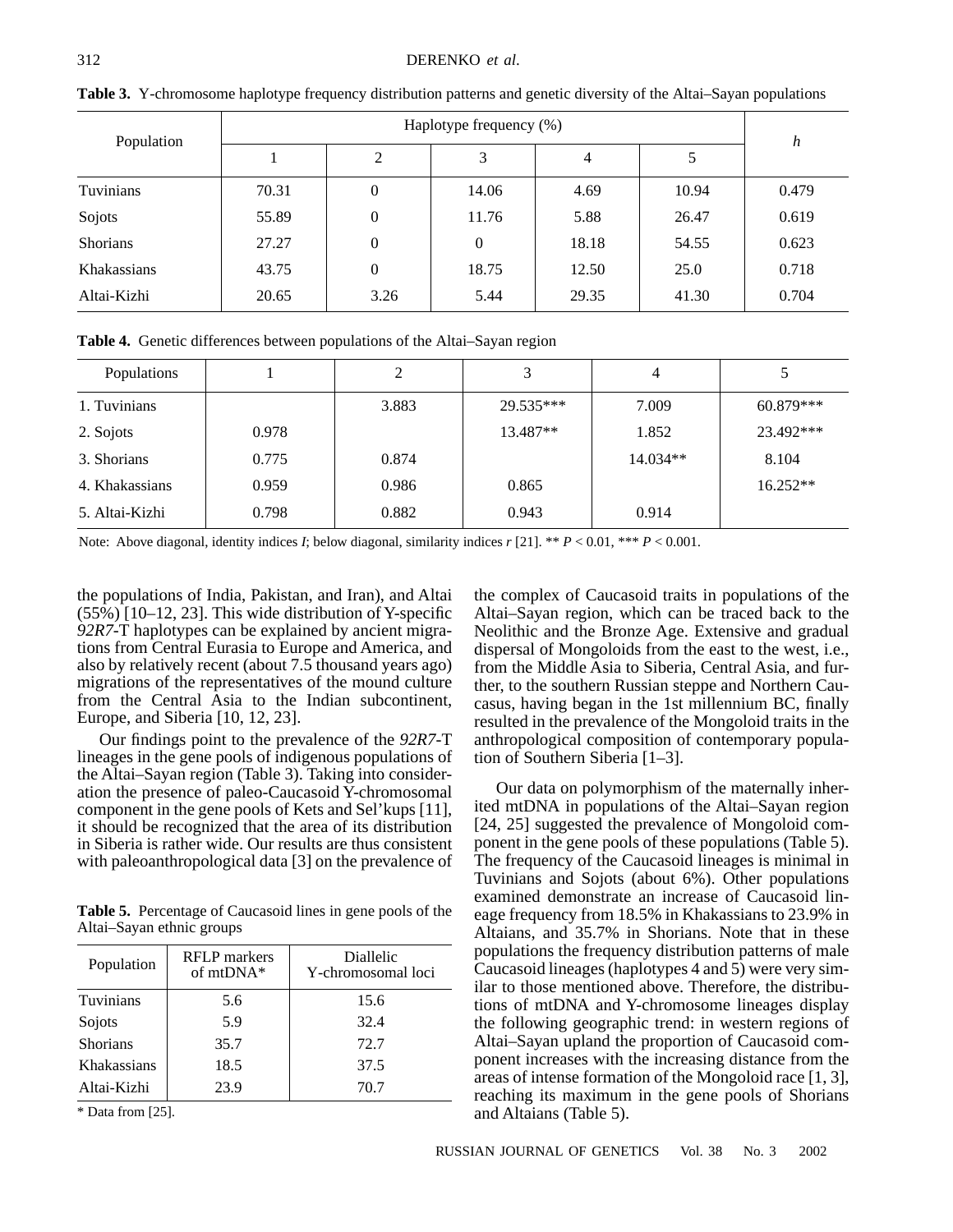## *Other Components in the Gene Pools of the Altai–Sayan Ethnic Groups*

It should be noted that *YAP*(+) haplotype (haplotype 2), found only in 3.3% of Altaians, along with haplotype 1, an ancestral type for all five loci, can be arbitrarily referred to as the Mongoloid component in the gene pools of the populations examined. A set of markers used in the present study is insufficient for detailed differentiation of Y-specific lineages, grouped in haplotype 1. Analysis of the literature data, however, shows that the RPS4Y and M9 lineages, distributed predominantly in Mongoloid populations, may belong to haplotype 1 [11, 12].

Haplotype 3, defined by the *TAT*-C allele and found in 14.6% of Tuvinians, 5.4% of Altaians, 11.8% of Sojots, and 18.8% of Khakassians, cannot be unambiguously attributed to either Mongoloid or Caucasoid lineages. It is established that *TAT*-C allele of the *RBF5* locus is distributed predominantly in Northern Eurasia. Maximum frequencies of this allele were observed in Yakuts (86%), Buryats from Mongolia (52%), and also in such Finno-Ugric peoples as Finns (61%), Estonians (37%), and Maris (33%) [12, 17]. The *TAT*-C allele was also found in populations of the Volga–Ural region with the frequencies varying from 9% in Mordovians to 68% in Udmurts [26]. Zerial *et al.* suggested that this mutation first arose in the populations of Asia and then dispersed over the territory of Northern Europe reaching Finland, which can indicate substantial genetic contribution of Mongoloids to the development of Northern European peoples [17]. These authors also advanced an alternative hypothesis concerning the origin of the *TAT*-C allele. Specifically, high frequency of the ancestral, in respect of the *TAT*-C allele, Y-chromosome variant *LLY22g*-A (17%) revealed in Maris is considered to be the evidence of the emergence of the *TAT*-C allele in this particular population [12]. The presence of the *TAT*-C allele in the Russian gene pool with frequencies varying from 15 to 21% is explained by the presence of considerable proportion of the Finno-Ugric and/or Turkic admixture in the modern Russians [17, 27].

Since in Tuvinians the tribe attribution is determined down the male lineage, it is thus possible to correlate the information on the origin of certain tribal groups with the Y-chromosome variants. For instance, the carriers of the *TAT*-C allele in Tuvinian population are the representatives of the Irgit tribe. This allele was found in the five of six members of the tribe examined. In addition, this allele is a marker for Y chromosomes in the representatives of three other tribes, namely, the Turkic by its origin Oorzhak tribe and two Mongolian tribes (Salchak and Mongush). Thereby, *TAT*-C haplotype in the Tuvinian gene pool may be either of Turkic, or of Mongolian descent. Some authors also suggest the Samoyedic origin of the Irgit tribe [28]. This in turn can serve as a confirmation of the Finno-Ugric origin of the *TAT*-C allele. The use of a combined approach based on the analysis of Y-chromosome diallelic and microsatellite loci variation along with the inclusion in the analysis of other Turkic and Finno-Ugric populations would provide detailed estimation of the contributions of different by the descent components to the gene pool of the present-day population of the region examined.

In the present study other examples of congruence between certain family names and Y-chromosome variants have been also established. For instance, in Shorians all males with the family name of Kiskorov are characterized by the presence of haplotype 5. At the same time, individuals with one family name can carry either evolutionary related Y-chromosome variants (for instance, haplotypes 4 and 5 in the Kirsanov males), or phylogenetically different haplotypes (Tuvinian males from the Oorzhak tribe carry three different haplotypes 1, 3, and 5). Thereby, analysis of Y-chromosome lineage variation in the carriers of one family name can serve as a source for obtaining the information on the specific features of the development of genetic structure of the male lineages in the peoples characterized by patrilinearity.

In general, the analysis of Y-chromosome diallelic loci variation provided identification of the main male lineages in the gene pools of the Altai–Sayan ethnic groups. Our findings show that the gene pools of the populations examined were characterized by the presence of strong paleo-Caucasoid component, the proportion of which increased westwards, reaching the value of more than 70% in Shorians and Southern Altaians. It is likely, that Mongoloid component, most pronounced in the gene pools of Tuvinians, Sojots, and Khakas, is of a Central Asian descend. Receiving the detailed information on the structure and diversity of this component requires extension of the set of diallelic markers along with the inclusion in the analysis of the number of Y microsatellite loci. Utilization of the gene geographic approach for the analysis of Y chromosome polymorphism also requires examination of the greater number of the samples representing different ethnic groups from the neighboring territories.

#### ACKNOWLEDGMENTS

This work was supported by the Russian Foundation for Basic Research (grants no. 99-06-80430, 00-06-88007, 00-06-80374, and 00-15-97777) and the Russian State Program "Frontiers in Genetics" (grant no. 99-04-30).

#### REFERENCES

- 1. Alekseev, V.P. and Gokhman, I.I., *Anthropology of the Asian Part of the USSR*, Moscow: Nauka, 1984.
- 2. *Narody Sibiri* (Siberian Ethnoses), Levin, M.G. and Potapov, L.P., Eds., Moscow: Akad. Nauk SSSR, 1956.
- 3. Alekseev, V.P., *Istoricheskaya antropologiya i antropogenez* (Historical Anthropology and Anthropogenesis), Moscow: Nauka, 1989.